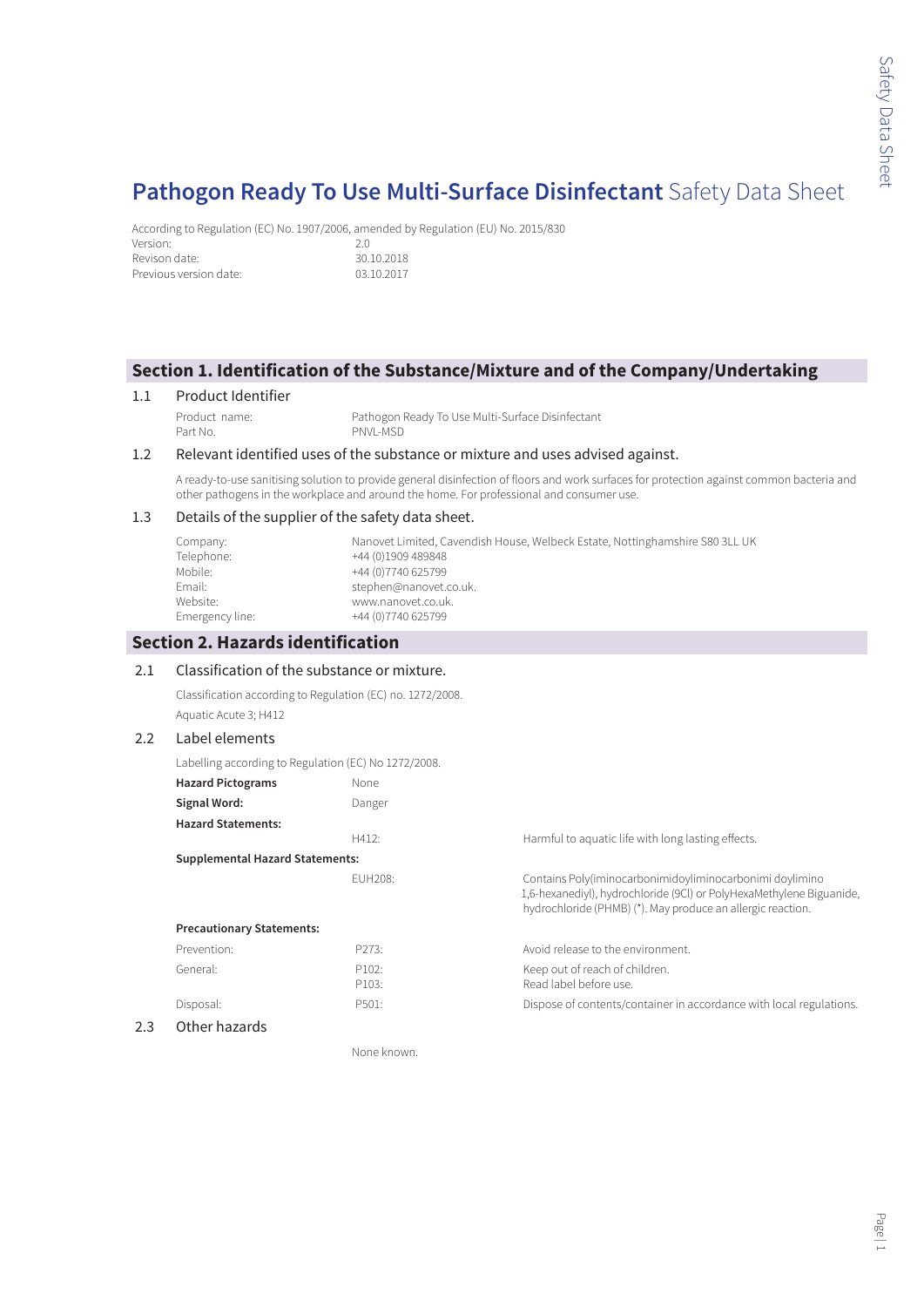### **Section 3. Composition and information on ingredients**

#### 3.2 Mixture

| Substance                                                                                                                                                             | CAS No.      | EC No.     | REACH No.                   | Classification                                                                                                                                                                          | Range       |
|-----------------------------------------------------------------------------------------------------------------------------------------------------------------------|--------------|------------|-----------------------------|-----------------------------------------------------------------------------------------------------------------------------------------------------------------------------------------|-------------|
| Polymer of Poly(iminocarbonim<br>idoyliminocarbonimi doylimino<br>1,6-hexanediyl), hydrochloride (9Cl)<br>or PolyHexaMethylene Biguanide,<br>hydrochloride (PHMB) (*) | 1802181-67-4 | 32289-58-0 | Polymer<br><b>NA</b>        | Acute Tox. 4 (Oral); H302<br>Acute Tox. 2 (Inhal); H330<br>Eye Dam. 1; H318<br>Skin Sens. 1B; H317<br>STOT SE 3; H335<br>Aquatic Acute 1; H400 (M=10)<br>Aquatic Chronic 1; H410 (M=10) | $< 0.15 \%$ |
| Quaternary ammonium compounds,<br>benzyl-C12-16-alkyldimethyl,<br>chlorides                                                                                           | 68424-85-1   | 270-325-2  |                             | Acute Tox. 4 (Oral); H302<br>Skin Corr. 1B; H314<br>Eye Dam. 1; H318<br>Aquatic Acute 1; H400 (M=10)<br>Aquatic Chronic 1; H410                                                         | $< 0.1 \%$  |
| Didecyldimethylammonium chloride                                                                                                                                      | 7173-51-5    | 230-525-2  | $01 -$<br>2119945987-<br>15 | Acute Tox. 3 (Oral); H301<br>Skin Corr. 1B; H314<br>Aquatic Acute 1; H400 (M=10)<br>Aquatic Chronic 2; H411                                                                             | $< 0.1\%$   |

For the full text of the H-Statements mentioned in this Section, see Section 16.

### **Section 4. First aid measures**

### 4.1 Description of first aid measures

| Eye contact:  | If irritation occurs, cautiously rinse eyes with lukewarm, gently flowing water for 5 minutes, while<br>holding the eyelids open. If eye irritation persists, get medical advice. |
|---------------|-----------------------------------------------------------------------------------------------------------------------------------------------------------------------------------|
| Skin contact: | Adverse reactions are not anticipated in normal handling and use. However, should a reaction occur,<br>then wash the affected area with clean water and seek medical advice.      |
| Inhalation:   | Exposure via inhalation is not anticipated. Move to fresh air and keep warm. Seek medical attention if<br>feel unwell.                                                            |
| Ingestion:    | Rinse mouth with plenty of water. Do NOT induce vomiting. If you feel unwell or concerned, get medical<br>advice/attention.                                                       |

#### 4.2 Most important symptoms and effects, both acute and delayed

Eyes: can cause redness, stinging, discomfort. Skin: contains Polymer of Poly(iminocarbonimidoyliminocarbonimi doylimino 1,6-hexanediyl), hydrochloride (9Cl) or PolyHexaMethylene Biguanide, hydrochloride (PHMB) (\*). May produce an allergic reaction.

### 4.3 Indication of any immediate medical attention and special treatment needed

No specific recommendations.

### **Section 5. Fire fighting measures**

### 5.1 Extinguishing media

No special requirements, as appropriate for the fire.

### 5.2 Special hazards arising from the substance or mixture

The product is non-combustible as it is water-based with non-flammable components. No special hazards.

### 5.3 Advice for firefighters

No special measures arising from the mixture.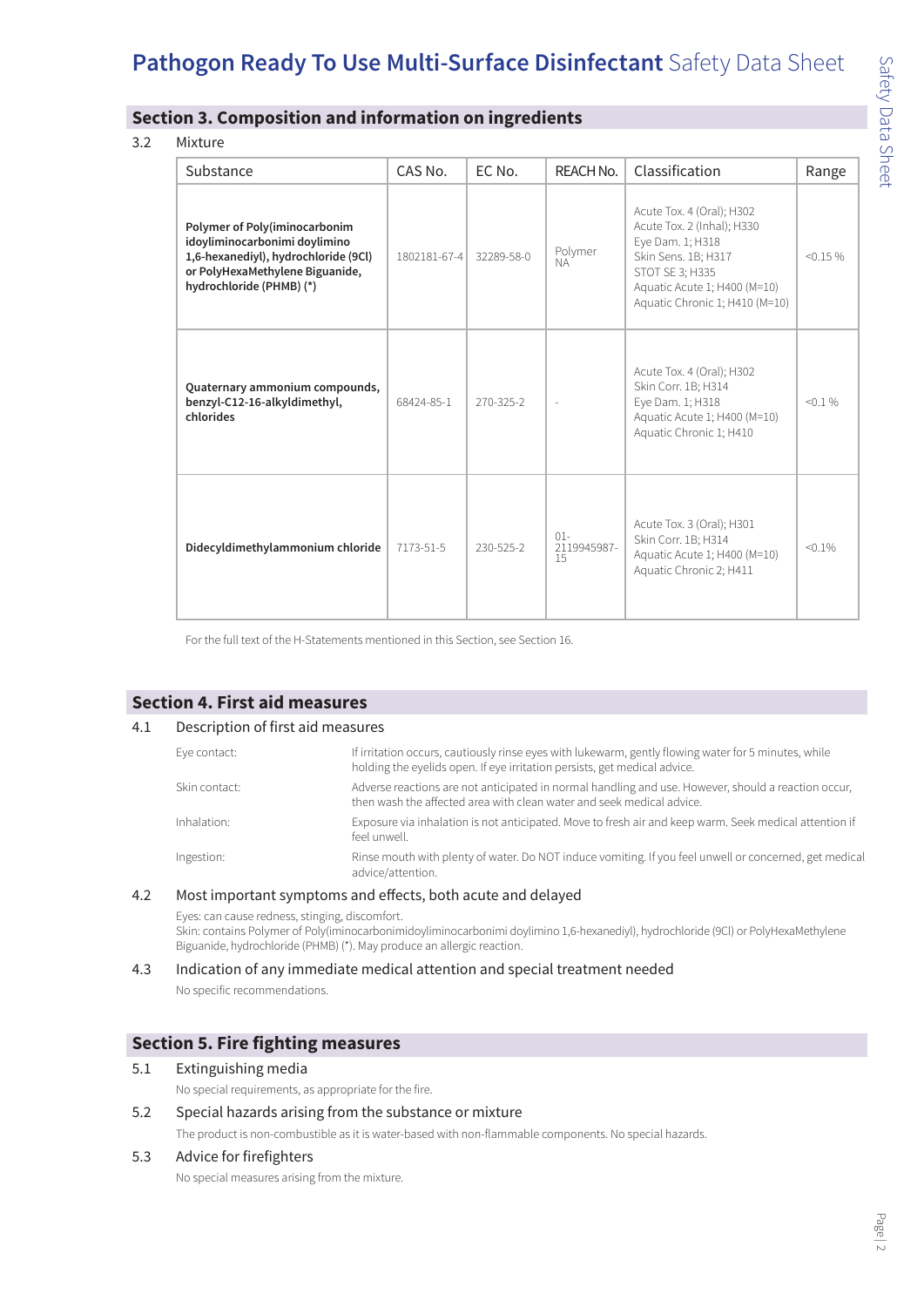### **Section 6. Accidental release measures**

6.1 Personal precautions, protective equipment and emergency procedures Avoid contact with eyes.

#### 6.2 Environmental precautions

This product is harmful to aquatic life with long lasting effects. Keep away from drains, surface water and soil.

### 6.3 Methods and material for containment and cleaning up

Small spillages: mop up or absorb with an inert dry material (e.g. paper towel) and dispose of in bin. Large spillages: contain spillage, then absorb with liquid-binding material (e.g. sand, diatomite, acid binders, universal sawdust) and place in container for disposal according to local regulations.

6.4 Reference to other sections No reference.

### **Section 7. Handling and storage**

#### 7.1 Precautions for safe handling

Avoid contact with eyes. Use in accordance with product label.

7.2 Conditions for safe storage, including any incompatibilities

Store in original container. Protect from extreme temperatures and direct sunlight. Do not freeze.

7.3 Specific end use(s) No additional information.

## **Section 8. Exposure controls / Personal protection**

#### 8.1 Control parameters

Contains no substances with occupational exposure limit values.

#### 8.2 Exposure controls

Appropriate engineering controls: No specific recommendations.

| Personal protective equipment: |                                                                               |
|--------------------------------|-------------------------------------------------------------------------------|
| Eye protection:                | Not required.                                                                 |
| Hand protection:               | Not required.                                                                 |
| Skin and body protection:      | Not required.                                                                 |
| Respiratory protection:        | Not required.                                                                 |
|                                | Environmental exposure controls: Prevent mixture from entering water courses. |

### **Section 9. Physical and chemical properties**

### 9.1 Information on basic physical and chemical properties

| Physical state                                  | Liquid                                                             | Vapour pressure                        | No data                     |
|-------------------------------------------------|--------------------------------------------------------------------|----------------------------------------|-----------------------------|
| Colour                                          | Transparent to pale straw                                          | Vapour density                         | No data                     |
| Odour                                           | Characteristic                                                     | Density ( $g/cm3$ )                    | ca.1.0                      |
| Odour threshold                                 | No data                                                            | Solubility in water                    | Completely miscible         |
| рH                                              | $6 - 7$                                                            | Partition coefficient: n-octanol/water | Not applicable for mixtures |
|                                                 | (at 20℃ with pH indicator strip)                                   | Auto-ignition temperature              | Not applicable since the    |
| Melting point                                   | $< 0^{\circ}$ C.                                                   |                                        | product is not volatile     |
| Initial boiling point and range                 | ca. 100°C                                                          | Decomposition temperature              | No data                     |
| Flash point                                     | Above 100°C                                                        | Viscosity                              | No data                     |
| Evaporation rate                                | Not volatile                                                       | Explosive properties                   | Not explosive               |
| Flammability (solid, gas)                       | Not applicable since the<br>product is liquid                      | Oxidising properties                   | Not classified as oxidising |
| Upper/lower flammability<br>or explosive limits | Not applicable since the<br>product is not flammable/<br>explosive |                                        |                             |

### 9.2 Other information

No data available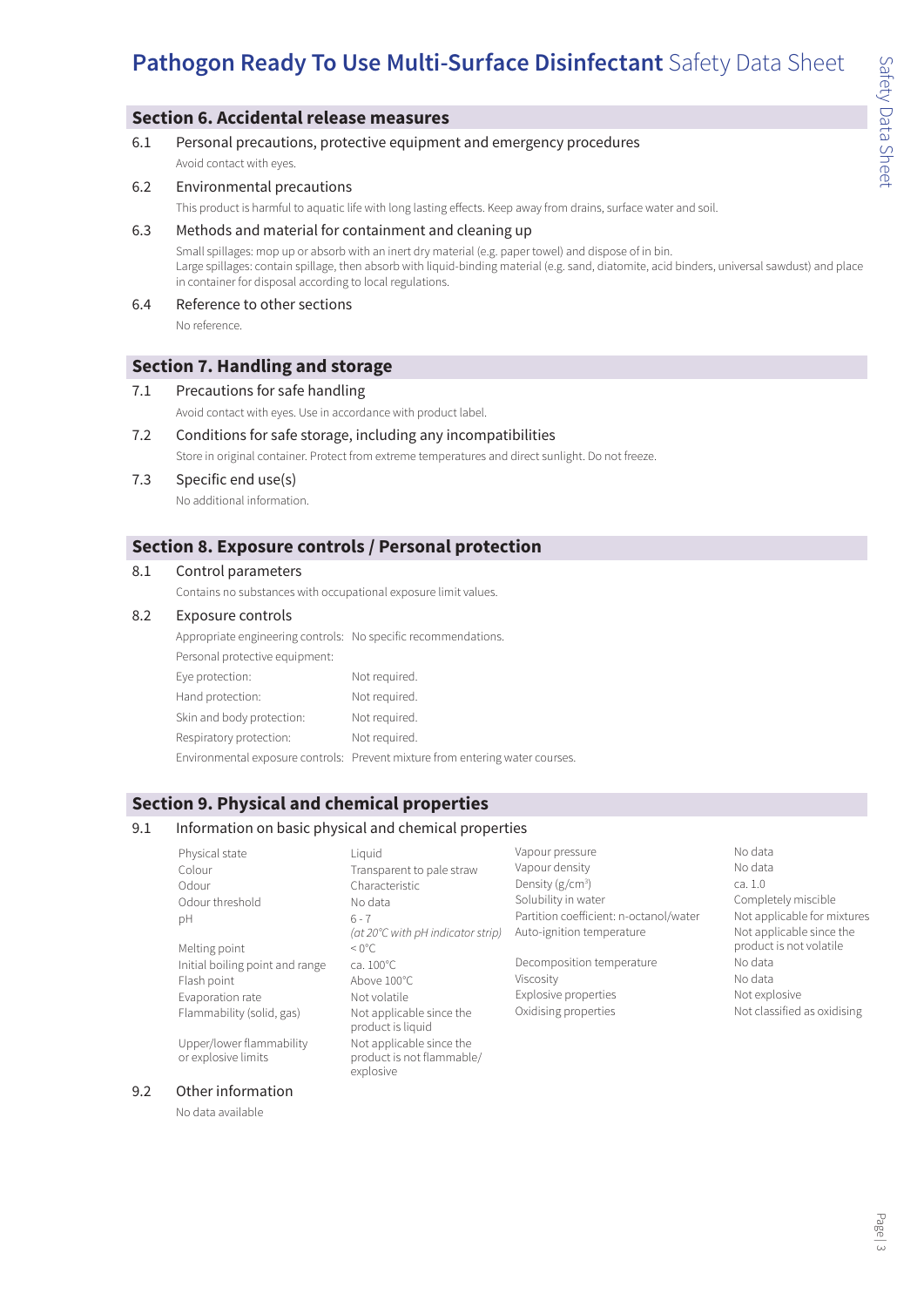# **Section 10. Stability and reactivity**

|      | 10.1 Reactivity                                             |
|------|-------------------------------------------------------------|
|      | Stable and is not expected to have a hazardous reaction.    |
|      | 10.2 Chemical stability                                     |
|      | Stable under normal temperature. Store in a cool dry place. |
| 10.3 | Possibility of hazardous reactions                          |
|      | Stable under normal conditions.                             |
|      | 10.4 Conditions to avoid                                    |
|      | Avoid direct sunlight.                                      |
| 10.5 | Incompatible materials                                      |
|      | Strong oxidising agents. Anionic materials.                 |
| 10.6 | Hazardous decomposition products                            |

None under normal use.

### **Section 11. Toxicological information**

### 11.1 Information on toxicological effects

Acute toxicity:

| Oral                              | Contains ingredients classified as Acute Tox. 3 and Acute Tox. 4 (section 3). Mixture is<br>not classified as Acute Tox. by the conventional method using information derived from<br>supplier's SDS.             |
|-----------------------------------|-------------------------------------------------------------------------------------------------------------------------------------------------------------------------------------------------------------------|
| Dermal                            | Does not contain any ingredients classified as Acute Tox.                                                                                                                                                         |
| Inhalation                        | Contains an ingredient classified as Acute Tox. 2 (section 3). Mixture is not classified as Acute<br>Tox, by the conventional method using information derived from supplier's SDS.                               |
| Skin corrosion/irritation         | Contains an ingredient classified as Skin Corr. 1B (section 3). Mixture is not classified as Skin<br>Corr./Irrit. by the conventional method using information derived from supplier's SDS.                       |
| Serious eye damage/irritation     | Contains an ingredient classified as Eye Dam. 1 (section 3). Mixture is not classified as Eye Dam./<br>Irrit. by the conventional method using information derived from supplier's SDS.                           |
| Respiratory or skin sensitisation | Contains Polymer of Poly(iminocarbonimidoyliminocarbonimi doylimino 1,6-hexanediyl),<br>hydrochloride (9Cl) or PolyHexaMethylene Biguanide, hydrochloride (PHMB) (*).<br>May cause sensitisation by skin contact. |
| Germ cell mutagenicity            | Components do not exhibit mutagenic properties in reported in-vitro studies.                                                                                                                                      |
| Carcinogenicity                   | Does not contain any ingredients classified as Carc.                                                                                                                                                              |
| Reproductive toxicity             | Components do not exhibit reproductive toxicity effects in reported studies.                                                                                                                                      |
| <b>STOT SE</b>                    | Contains an ingredient classified as STOT SE (section 3). Mixture is not classified as STOT SE<br>by the conventional method using information derived from supplier's SDS.                                       |
| <b>STOT RE</b>                    | Does not contain any ingredients classified as STOT-RE.                                                                                                                                                           |
| <b>Aspiration hazard</b>          | Does not contain any ingredients classified as Asp. Tox.                                                                                                                                                          |

### Routes of exposure / symptoms:

|                   | <b>Eye contact</b> Can cause redness, stinging, discomfort.               |
|-------------------|---------------------------------------------------------------------------|
| Skin contact      | May produce an allergic reaction in sensitive individuals.                |
| <b>Inhalation</b> | No harmful effects expected under normal use.                             |
| Ingestion         | No harmful effects expected in amounts likely to be ingested by accident. |